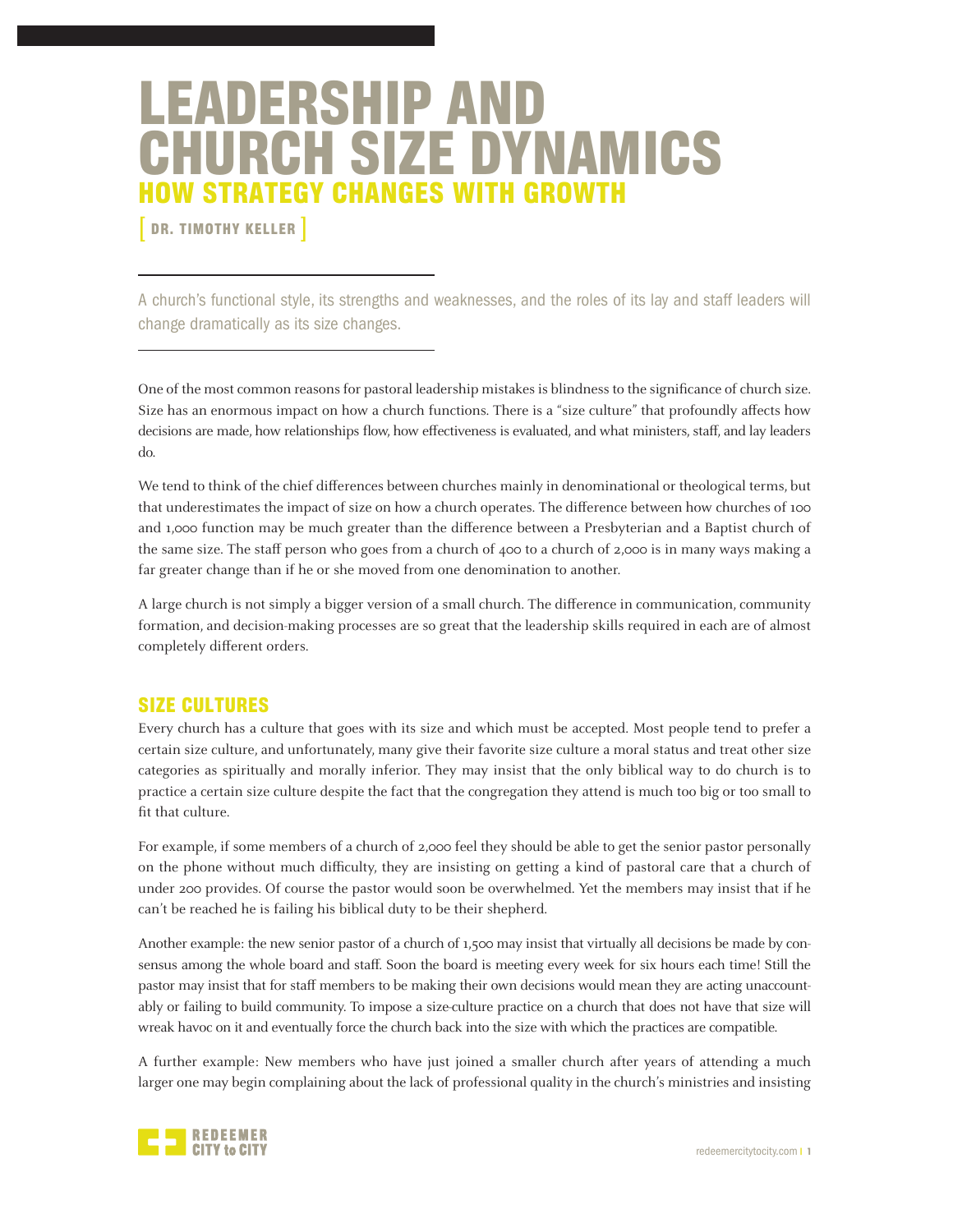that this shows a lack of spiritual excellence. The real problem, however, is that in the smaller church volunteers do things that in the larger church are done by full-time staff. Similarly, new members of the smaller church might complain that the pastor's sermons are not as polished and well researched as they had come to expect in the larger church. While a large-church pastor with multiple staff can afford to put twenty hours a week into sermon preparation, however, the solo pastor of a smaller church can devote less than half of that time each week.

This means a wise pastor may have to sympathetically confront people who are just not able to handle the church's size culture—just like many people cannot adapt to life in geographic cultures different from the one they were used to. Some people are organizationally suspicious, often for valid reasons from their experience. Others can't handle not having the preacher as their pastor. We must suggest to them they are asking for the impossible in a church that size. We must not imply that it would be immaturity on their part to seek a different church, though we should not actively encourage anyone to leave, either.

# HEALTHY RESISTANCE

Every church has aspects of its natural size culture that must be resisted.

Larger churches have a great deal of difficulty keeping track of members who drop out or fall away from the faith. This should never be accepted as inevitable. Rather, the large church must continually struggle to improve pastoral care and discipleship.

Out of necessity, the large church must use organizational techniques from the business world, but the danger is that ministry may become too results-oriented and focused on quantifiable outcomes (attendance, membership, giving) rather than the goals of holiness and character growth. Again, this tendency should not be accepted as inevitable; rather, new strategies for focusing on love and virtue must always be generated.

The smaller church by its nature gives immature, outspoken, opinionated, and broken members a significant degree of power over the whole body. Since everyone knows everyone else, when members of a family or small group express strong opposition to the direction set by the pastor and leaders, their misery can hold the whole congregation hostage. If they threaten to leave, the majority of people will urge the leaders to desist in their project. It is extremely difficult to get complete consensus about programs and direction in a group of 50–150 people, especially in today's diverse, fragmented society, and yet smaller churches have an unwritten rule that for any new initiative to be implemented nearly everyone must be happy with it. Leaders of small churches must be brave enough to lead and to confront immature members, in spite of the unpleasantness involved.

There is no "best size" for a church. Each size presents great difficulties and also many opportunities for ministry that churches of other sizes cannot undertake (at least not as well). Only together can churches of all sizes be all that Christ wants the church to be.

# PRINCIPLES OF SIZE DYNAMICS

Reading books on church size can be confusing, as everyone breaks down the size categories somewhat differently. This is because there are many variables in a church's culture and history that determine exactly when a congregation gets to a new size barrier. For example, everyone knows that at some point a church becomes too large for one pastor to handle. People begin to complain that they are not getting adequate pastoral care. The time has come to add staff. But when does that happen? In some communities it may happen when attendance rises to 120, while in others it does not happen until the church has nearly 300 in regular attendance. It depends a great deal on expectations, the mobility of the city's population, how fast the church has grown, and so on. Despite the variables, the point at which a second pastoral staff member must be added is usually called "the

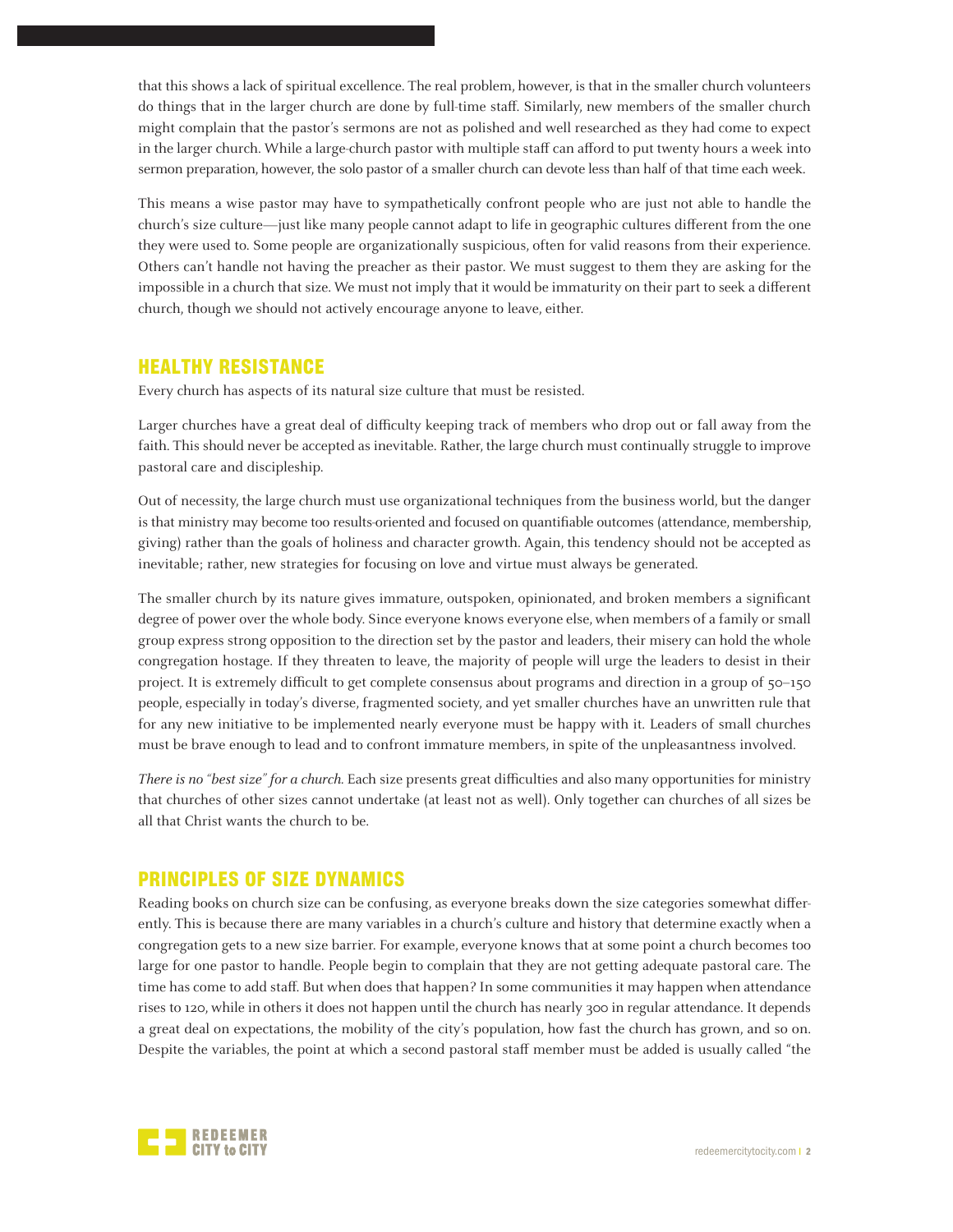200 barrier." That is a good average figure, but keep in mind that your own church might reach that threshold at some different attendance figure.

Here are the general trends or changes that come as a church grows larger.

## INCREASING COMPLEXITY

The larger the church, the less its members have in common. There is more diversity in factors such as age, family status, ethnicity, and so on, and thus a church of 400 needs four to five times more programs than a church of 200—not two times more. Larger churches are much more complex than their smaller counterparts. They have multiple services, multiple groups, and multiple tracks, and eventually they really are multiple congregations.

Also, the larger the church, the more staff per capita needs to be added. Often the first ministry staff persons are added for every increase of 150–200 in attendance. A church of 500 may have two or three full-time ministry staff, but eventually ministry staff may need to be added for every 75–100 new persons. Thus a church of 2,000 may have twenty-five staff.

## SHIFTING LAY-STAFF RESPONSIBILITIES

On the one hand, the larger the church the more decision making falls to the staff rather than to the whole membership or even the lay leaders. The elders or board must increasingly deal with only top-level, big-picture issues. This means the larger the church, the more decision making is *pushed up* toward the staff and away from the congregation and lay leaders. Needless to say, many laypeople feel extremely uncomfortable with this.

On the other hand, the larger the church, the more the basic pastoral ministry such as hospital visits, discipling, oversight of Christian growth, and counseling is done by lay leaders rather than by the professional ministers.

Generally, in small churches policy is decided by many and ministry is done by a few, while in the large church ministry is done by many and policy is decided by a few.

# INCREASING INTENTIONALITY

The larger the church, the more systematic and deliberate the assimilation of newcomers needs to be. As a church grows, newcomers are not visible to the congregation's members. Thus new people are not spontaneously and informally welcomed and invited in. Pathways for assimilation must be identified or established by asking questions such as these:

- **+** How will newcomers get here?
- **+** How will they be identified by the church?
- **+** Where will unbelievers learn Christianity's relevance, content, and credibility?
- **+** Who will move them along the path?
- **+** Where will believers get plugged in?
- **+** Who will help them?

The larger the church, the harder it is to recruit volunteers and thus a more well-organized volunteer recruitment process is required. Why is this so? First, the larger the church, the more likely it is that someone you don't know well will try to recruit you. It is much easier to say no to someone you do not know than to someone you know well. Second, it is easier to feel less personally responsible for the ministries of a large church: "They have lots of people here—they don't need me." Therefore, the larger the church, the more well-organized and formal the recruitment of volunteers must be.

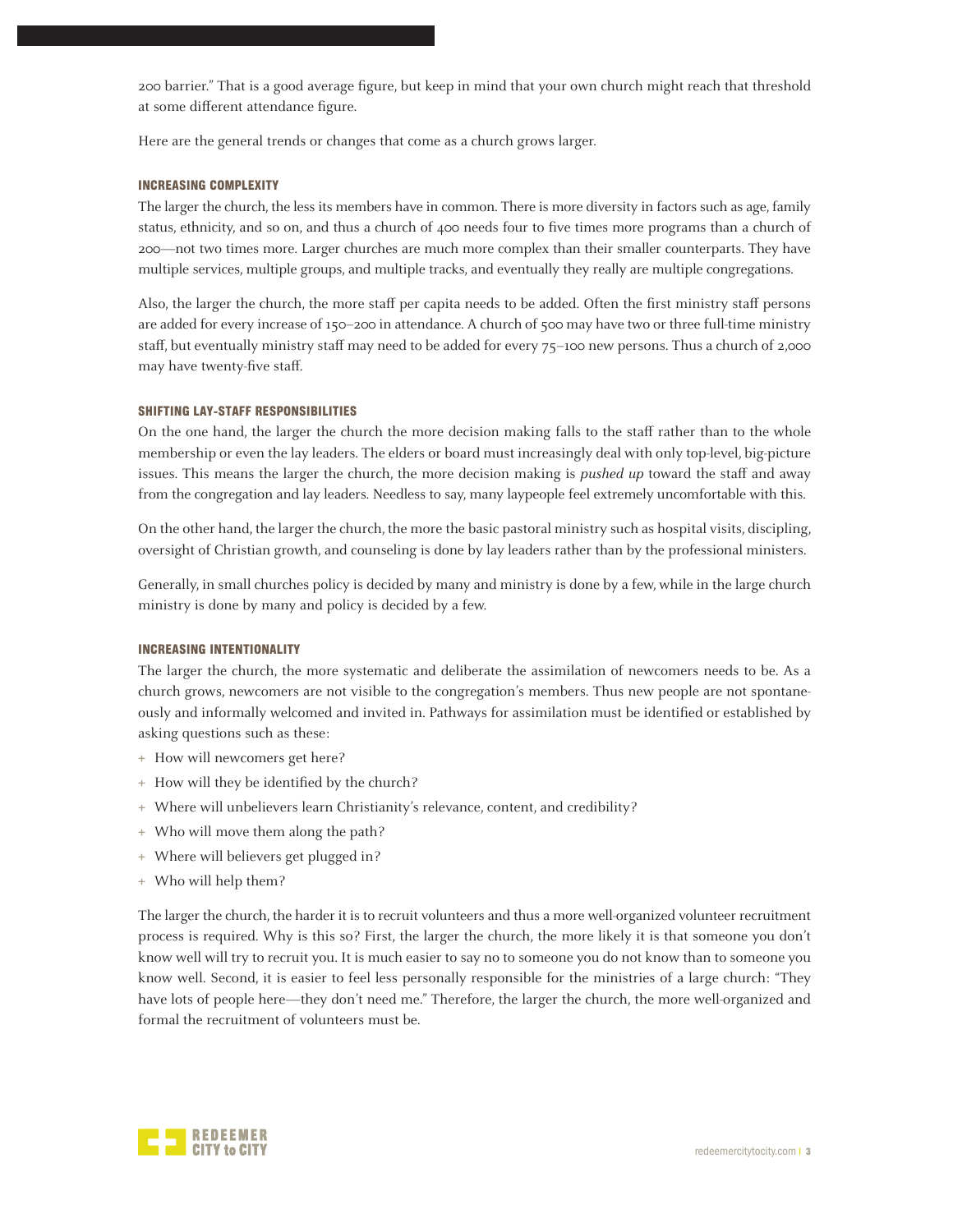# INCREASING REDUNDANCY OF COMMUNICATION

The larger the church, the better communication has to be. Without multiple forms and repeated messages, people will feel left out and complain, "I wasn't told about it." You know you've crossed into a higher size category when such complaints become constant. Informal communication networks (pulpit announcements, newsletter notices, and word of mouth) are insufficient to reach everyone. More lead time is necessary to communicate well.

#### INCREASING QUALITY OF PRODUCTION

The larger the church, the more planning and organization must go into events. A higher quality of production in general is expected in a larger church and events cannot simply be thrown together. Spontaneous, lastminute events do not work.

The larger the church, the higher its aesthetic bar must be. In smaller churches the worship experience is rooted mainly in horizontal relationships among those who attend. Musical offerings from singers who are untrained and not especially talented are nonetheless appreciated because "we all know them" and they are members of the fellowship. But the larger the church, the more worship is based on the vertical relationship on a sense of transcendence. If an outsider comes in who doesn't know the musicians, then a mediocre quality of production will distract them from worship. They don't have a relationship with the musicians to offset the lack of giftedness. So the larger the church, the more the music becomes an inclusion factor.

## INCREASING OPENNESS TO CHANGE

The larger the church, the more it is subject to frequent and sudden change. Why?

First, smaller churches tend to have little turnover: individual members feel powerful and necessary and so they stay put.

Second, the larger the church, the more power for decision making moves away from the whole congregation to the leaders and staff. Too much is going on for the congregation or the board or eventually even the staff to make all the decisions as a group. As decision-making power comes into the hands of individual staff or volunteer leaders, change happens more quickly. Decisions can be made expeditiously without everyone signing on.

Further, as we saw above, the larger the church, the more complex it is and therefore the more schedules, events, and programs there are to change.

# LOSING MEMBERS BECAUSE OF CHANGES

The larger the church, the more it loses members because of changes. Why? Smaller churches seek at all costs to avoid losing members. As a result, certain individuals and small groups often come to exercise power disproportionate to their numbers. If a change were made, someone invariably would experience it as a loss, and since the smaller church has a great fear of conflict, it usually will not institute a change that might result in lost members. Thus smaller churches tend to have a more stable membership than large churches do.

In larger churches small groups and individual members have far less ability to exert power or resist changes they dislike. And (as noted previously) since larger churches undergo constant change, they regularly lose members because "It's too big now" or "I can't see the pastor anymore" or "We don't pray spontaneously anymore in church." Leaders of churches that grow large are more willing to lose members who disagree with procedures or the philosophy of ministry.

# SHIFTING ROLE OF THE MINISTERS

The larger the church, the less available the main preacher is to do pastoral work. In smaller churches the pastor is available at all times, for most occasions and needs, to any member or unchurched person. In the large

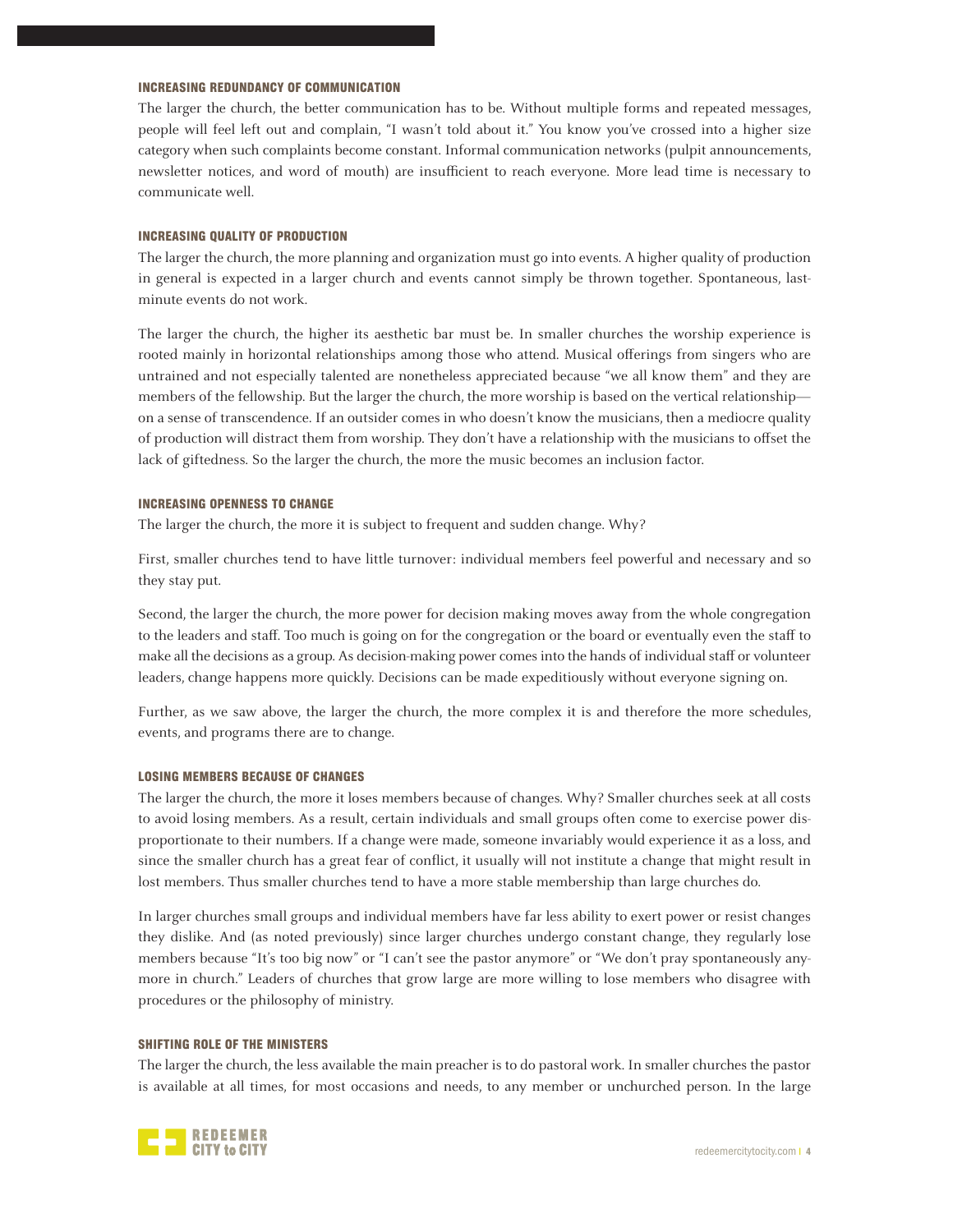church there are sometimes more lay ministers, staff, and leaders than the small church has people! So the large church's pastors must recognize their limits and spend more time with staff and lay shepherds and in prayer and meditation.

The larger the church, the more important the minister's leadership abilities are. Preaching and pastoring are sufficient skills for pastors in smaller churches, but as a church grows other leadership skills become critical. In a large church not only administrative skills but also vision casting and strategy design are crucial gifts in the pastoral team.

The larger the church, the more the ministry staff members must move from being generalists to being specialists. Everyone from the senior pastor on down must focus on certain ministry areas and concentrate on two or three main tasks. The larger the church, the more the senior pastor must specialize in preaching, vision keeping and vision casting, and identifying problems before they become disasters.

Finally, the larger the church, the more important it is for ministers, especially the senior minister, to stay put for a long time. As noted above, smaller churches change less rapidly and have less turnover. With this innate stability, a smaller church can absorb a change of minister every few years if necessary. But the larger the church, the more the staff in general and the senior pastor in particular are the main sources of continuity and stability. Rapid turnover of staff is highly detrimental to a large church.

# GENERALLY, IN SMALL CHURCHES POLICY IS DECIDED BY MANY AND MINISTRY IS DONE BY A FEW, WHILE IN THE LARGE CHURCH MINISTRY IS DONE BY MANY, AND POLICY IS DECIDED BY A FEW.

#### STRUCTURING SMALLER

The larger the church, the smaller the basic pastoral span of care.

In smaller churches, classes and groups can be larger because virtually everyone in the church is cared for directly by full-time trained ministry staff, each of whom can care for 50–200 people. In larger churches, however, the internal groupings need to be smaller, because people are cared for by lay shepherds, each of whom can care for 10–20 people if given proper supervision and support. Thus in a larger church, the more small groups you have per 100 people in attendance, the better cared for people are and the faster the church grows.

# EMPHASIS ON VISION AND STRENGTHS

The larger the church, the more it tends to concentrate on doing fewer things well. Smaller churches are generalists and feel the need to do everything. This comes from the power of the individual in a small church. If any member wants the church to address some issue, then the church makes an effort in order to please him or her. The larger church, however, identifies and concentrates on approximately three or four major things and works to do them extremely well, despite calls for new emphases.

Further, the larger the church, the more a distinctive vision becomes important to its members. The reason for being in a smaller church is relationships. The reason for putting up with all the changes and difficulties of a larger church is to get mission done. People join a larger church because of the vision—so the particular mission needs to be clear.

The larger the church, the more it develops its own mission outreach rather than supporting already existing programs. Smaller churches tend to support denominational mission causes and contribute to existing parachurch ministries. Leaders and members of larger churches feel more personally accountable to God for the

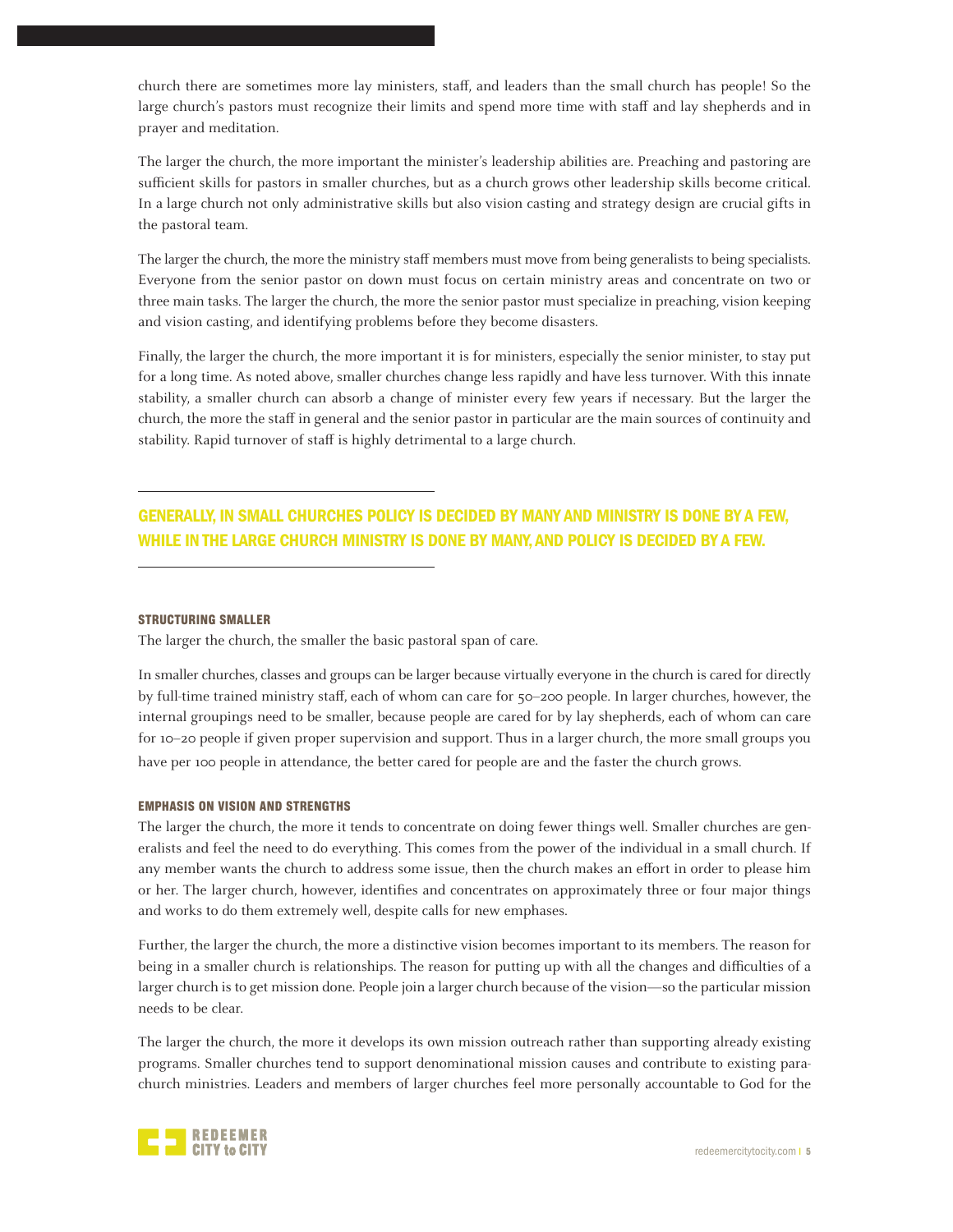kingdom mandate and seek to either start their own mission ministries or to form partnerships in which there is more direct accountability of the mission agency to the church.

Consequently, the larger the church, the more its lay leaders need to be screened for agreement on vision and philosophy of ministry, not simply for doctrinal and moral standards. In smaller churches, people are eligible for leadership on the basis of membership tenure and faithfulness. In larger churches, where a distinctive mission and vision are more important, it is important to enlist without apology leaders who share a common philosophy of ministry with the staff and other leaders.

# SPECIFIC SIZE CATEGORIES

# HOUSE CHURCH: UP TO 40 ATTENDANCE

## **Character**

- **+** The house church is often called a "storefront church" in urban areas and a "country church" in rural areas.
- **+** It operates essentially as an extended small group. It is a highly relational church in which everyone knows everyone else intimately.
- **+** Lay leaders are extremely powerful and they emerge relationally—they are not appointed or elected. They are usually the people who have been at the church the longest and have devoted the most time and money to the work.
- **+** Decision making is democratic and informal and requires complete consensus. Decisions are made by informal relational process. If any member is unhappy with a course of action, it is not taken by the church.
- **+** Communication is by word of mouth, and information moves very swiftly through the whole membership.
- **+** The pastor is often a "tentmaker" and does church ministry part time, though once a church has at least ten families who tithe, it can support a full-time minister. The minister's main job is shepherding, not leading or preaching.

# **How it grows**

House churches grow in the most organic possible way—through attraction to their warmth, relationships, and people. New people are simply invited and continue to come because they are befriended. There is no "program" of outreach.

# **Crossing the threshold to the next size category**

The house church, like any small group, gets to saturation rather quickly. Once it gets to 40+ people, the intense face-to-face relationships become impossible to maintain. It then faces a choice: either multiplying off another house-church or growing out of the "house-church dynamics" into the next size category, the small church.

If it does not do either, evangelism becomes essentially impossible. The fellowship itself then can easily become ingrown and stagnant—somewhat stifling, sometimes legalistic.

An ongoing problem for the stand-alone church of this size is the low quality of ministry to specific groups like children, youth, and singles. If it opts to multiply into another house church, the two (and eventually several) house churches can form an association and do things like youth ministry together. They can also meet for joint worship services periodically.

If it opts to grow out of the house-church size into a small church, it needs to prepare its people to do this by acknowledging the losses of intimacy, spontaneity, and informality and agreeing to bear these as a cost of mission, of opening its ranks to new people. This has to be a consensus group decision, to honor the dynamics of the house church even as it opts to change those dynamics.

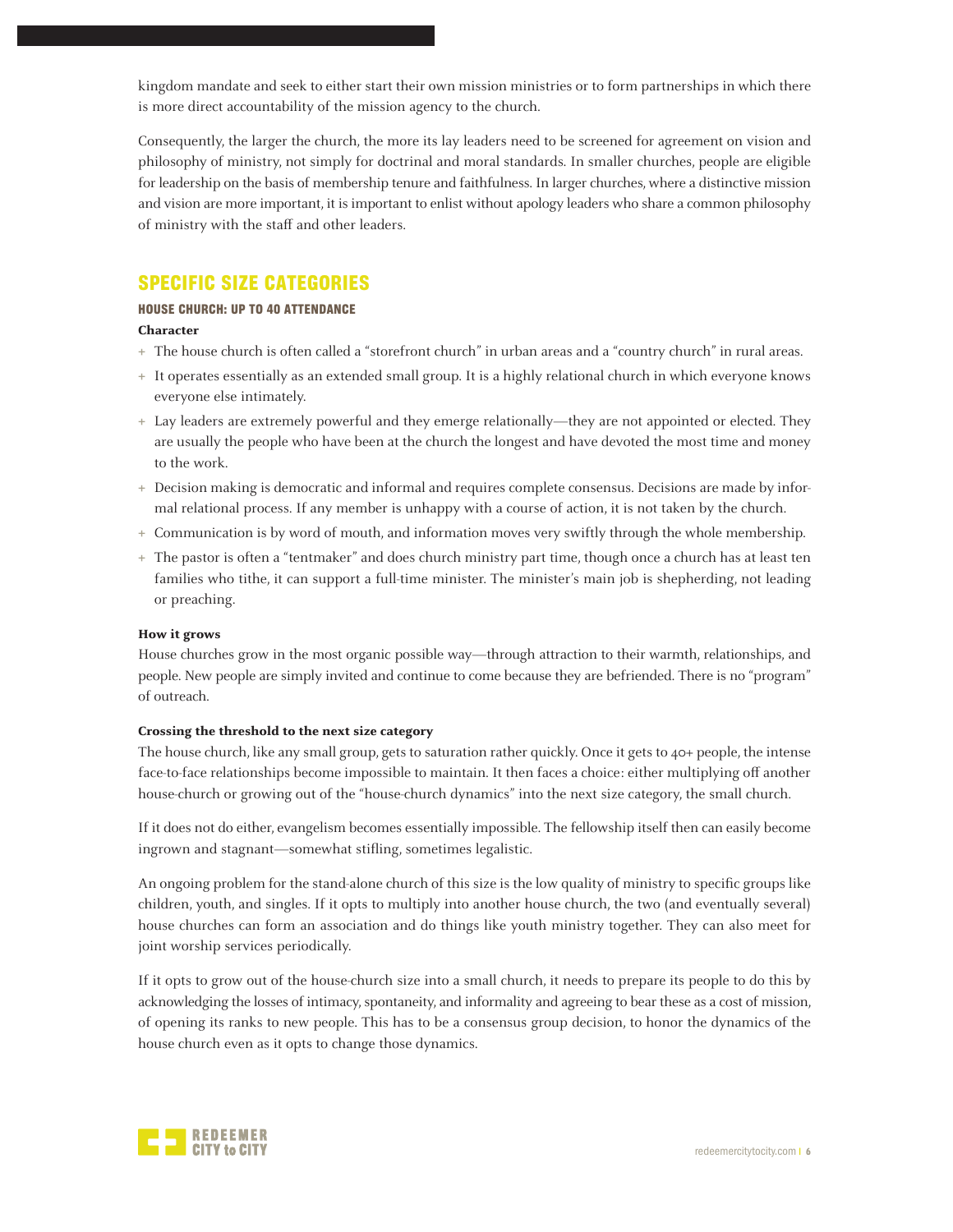# SMALL CHURCH: 40–200 ATTENDANCE

#### **Character**

- **+** The range of this category goes from churches that are barely out of the house-church stage up to churches that are ready for multiple staff. But they all share the same basic characteristics.
- **+** While the relational dynamics are now less intense, there is still a strong expectation that every member must have a face-to-face relationship with every other member.
- **+** And while there are now appointed and elected leaders, the informal leadership system remains extremely strong. There are several laypeople—regardless of their official status—who are "opinion leaders." If they don't approve of new measures the rest of the members will not support the changes.
- **+** Communication is still informal, mostly word of mouth, and relatively swift.
- **+** The pastor is still primarily a shepherd. While in a larger church people will let you pastor them if you are a good preacher, in a smaller church the reverse is true: people will listen to your sermons if you are a good pastor.
- **+** Effective, loving shepherding of every member is the driving force of ministry—not leadership or even speaking ability. A pastor who says, "I shouldn't have to shepherd every member, I've delegated that to my elders or small group leaders," is trying to practice large-church dynamics in a small-church environment.
- **+** However, as the congregation grows the pastor of a small church will feel more and more need for administrative leadership skills. Small churches do not require much in the way of vision casting or strategizing, but they do eventually present a need for program planning, mobilization of volunteers, and other administrative tasks.
- **+** Changes are still processed relationally and informally by the whole congregation, not just the leaders. But since the congregation is larger, decisions take a longer time than in either the house church or the medium-sized church. Ultimately, however, change in a small church happens from the bottom up through key lay leaders. No major changes can be made unless you get at least one of these people to be an ally and an advocate for them.

#### **How it grows**

Like house churches, small churches grow through newcomers' attraction to the relationships in the congregation. However, in the small church it can also be a personal relationship to the pastor that is the primary attraction for a new person. The pastor can begin two or three new ministries, classes, or groups, as long as he has secured the backing or participation of one key informal leader. Together they can begin a new activity that will bring many new people into the church.

#### **Crossing the threshold to the next size category**

This church may eventually face the famous "200 barrier." To make room for more than 200 people in a church takes a significant commitment to some or all of the following changes.

- **+** First change—multiplication options.
	- There must be a willingness to question the unwritten policy that every voting member should have a face-to-face relationship with every other member.
	- When a church gets to the place where the older members begin to realize that there are members whom they barely know or don't know at all, the complaint may be voiced in a tone of moral authority: "This church is getting too big." Another form of this complaint is that the church is getting "impersonal." Essentially, this attitude must change if newcomers are to be welcomed.
	- Often the key change that a congregation must allow is a move to multiplying options such as more than one Sunday service, or putting more emphasis on small group ministry than on having one unified corporate prayer meeting.
	- As a general rule, multiplying options generate a growth spurt. The single best way to increase attendance is to multiply Sunday services. Two services will immediately draw more people than one service did. Four Sunday school electives will generally draw more people than two Sunday school electives. Why? Because when you give people more options, more people opt!

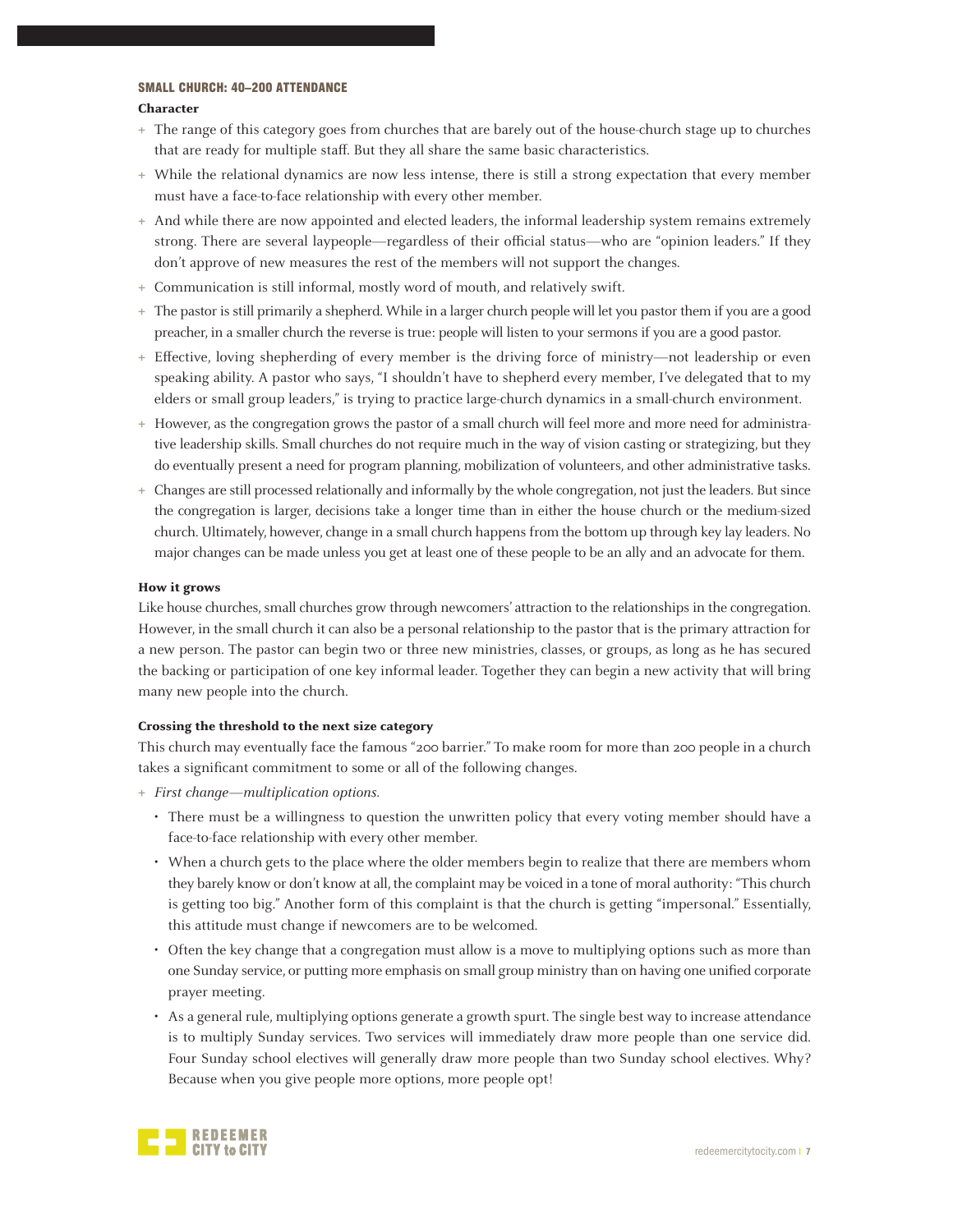- **+** Second change—a willingness to pay the cost of an additional primary ministry staff person.
	- It is a sociological fact that a full-time minister cannot personally shepherd more than about 150–200 people. At some point any pastor will lose the ability to personally visit, stay in touch, and be reasonably available to all the people of a growing congregation.
	- The minister's span of pastoral care can be stretched with part-time or full-time specialty or administrative staff, such as children's workers, secretaries, administrators, and musicians,. There are variations to this figure depending on the minister's personality and energy level and the local culture. For example, a more white-collar community tends to demand far more specialized programs than does a working-class community, and therefore you may find in such a place that you need a full-time ministry staff person for every 100–150 in attendance.
	- Eventually that second ministry staff person must be hired. This is commonly another ordained pastor, but it could be a layperson who is a counselor, overseer of small groups, or supervisor of programs who does a lot of shepherding work and teaching. It is important to be sure that this second person really can grow the church and, practically speaking, grow the giving that will pay his or her salary. So, for example, it may not be best to have the second ministry staff person be a youth minister; it would be better to hire a small group minister or a minister of evangelism and outreach. Or, if the senior minister is excellent at outreach, the second staff worker could be a pastor/counselor who complements the gifts of the first minister and works on the church's internal growth. Initial staffing must be for growth.
	- The tension that often arises in a church this size is that the church is big enough that the pastor begins to feel burned out but is not yet big enough to financially support a second minister.
- **+** Third change—a willingness to let power shift away from the laity and even lay leaders to the staff.
	- As you get to this size barrier, the old approach to decision making, which required that everyone to come to a consensus, becomes far too slow and unwieldy. In the consensus model of decision making, it is considered impossible to proceed with a change if any member is strongly opposed, especially if it appears that the change would actually result in some people's leaving the church.
	- As a church nears the 200 barrier, there is almost always someone who experiences the concomitant changes as a loss. Therefore no changes will ever occur unless many of the decisions that used to involve the whole membership now shift to the leaders and staff. But it is not just that the laity must cede power to the leaders. Long-time lay leaders must also cede power to the staff and volunteer leaders.
	- In a smaller church the lay leaders often know more about the members than the pastor does. The lay leaders have been there longer and thus have more knowledge of the past, more trust from the members, and more knowledge of the members' abilities, capacities, interests, and opinions.
	- Once a church gets beyond 200, however, the staff tends to know more about the church members than the lay leaders do, and increasingly the new members in particular take their cues from the pastor(s) rather than from the lay leaders.
	- The lay officers' board or elders will no longer be able to sign off on absolutely everything and will have to let the staff and individual volunteer leaders make many decisions on their own.
- **+** Fourth change—a willingness to become more formal and deliberate in assimilation and communication.
	- For a church to move beyond this barrier it can no longer assume that communication and the assimilation of newcomers will happen "naturally," without any planning. Communication will have to become more deliberate instead of by word of mouth alone. Newcomers will have to be folded in more intentionally. For example, every new family could be assigned a "sponsor" for six months—a member family who invites the new family over to their home, brings them to a new members' class, and so on.

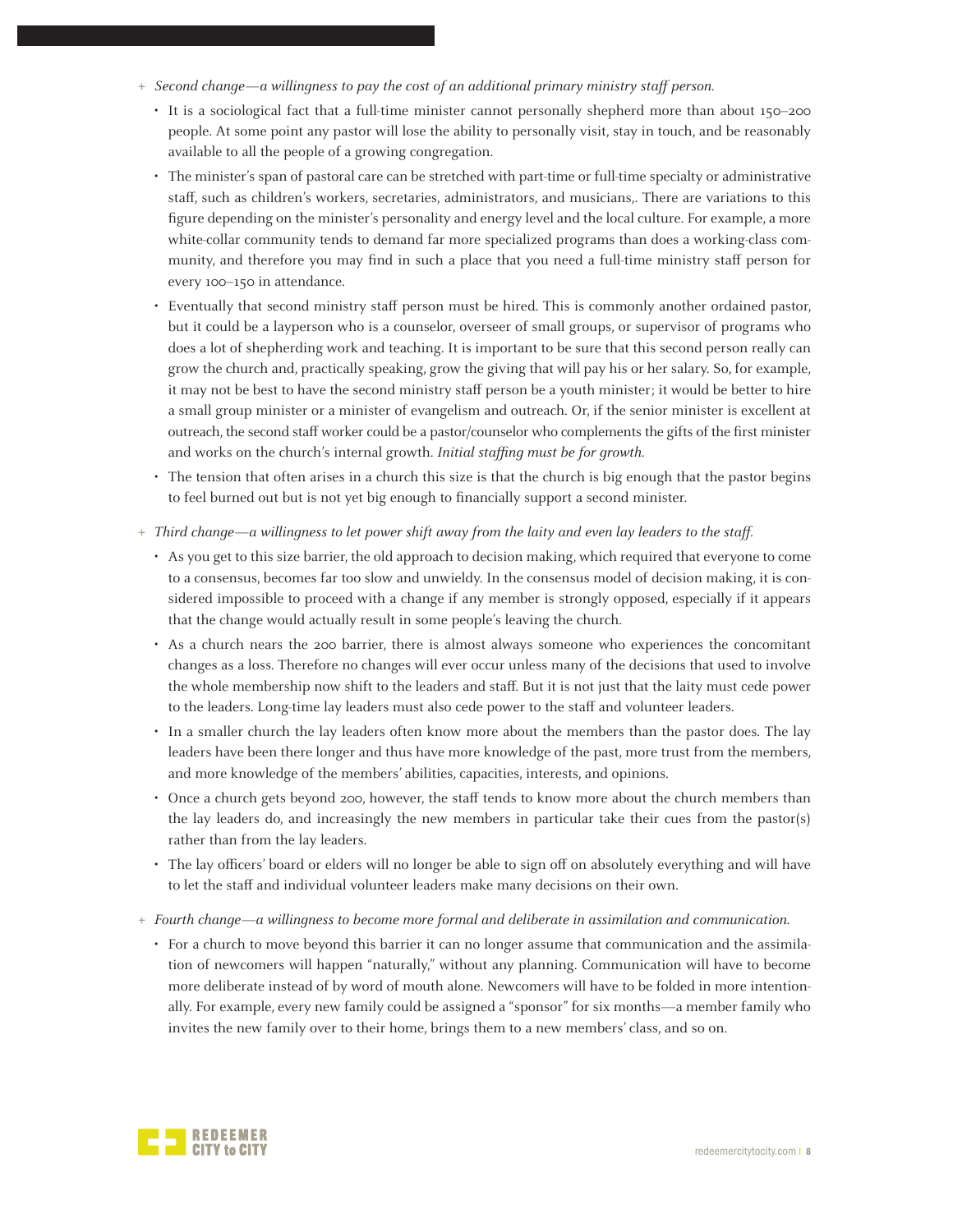- **+** Fifth change—the ability and willingness of both the pastor and the people for the pastor to do shepherding a bit less and leading a bit more.
	- The next-size church requires a bit more vision casting and strategizing and a lot more administrative know-how. The pastor of the medium-sized church will have to spend much more time recruiting and supervising volunteers and programs to do ministry that in the smaller church he would have done himself. This takes administrative skills of planning, delegating, supervising, and organizing.
	- In this next-size church the pastor is simply less available and accessible to every member. Even with the hiring of additional ministry staff, every member will not be able to have the same access to the senior pastor as he or she did before. Both the people and the senior minister need to acknowledge and accept this cost.
- **+** Sixth change—considering the option of moving to a new space and facilities.
	- Will such a move be crucial to breaking the next growth barrier? Sometimes, but not usually. Usually what is needed is planning multiple worship services, staffing for growth, and adjusting attitudes and expectations in preparation for a new size culture.

#### MEDIUM-SIZED CHURCH, 200–450 ATTENDANCE

#### **Character**

- **+** In smaller churches, each member is acquainted with the entire membership of the church. The primary circle of belonging is the church as a whole. But in the medium-sized church, the primary circle of belonging is usually a specific affinity class or program. Men's and women's ministries, the choir, the couples' class, the evening worship team, the local prison ministry, the meals-on-wheels ministry—all of these are possible circles of belonging that make the church fly. Each of these subgroups is approximately the size of the house church, 10–40 people.
- **+** Leadership functions differently in the medium-sized church.
	- First, since the medium-sized church has far more complexity, the leaders must represent the various constituencies in the church (e.g., the older people, the young families).
	- Second, there is too much work to be handled by a small board. There are now influential leadership teams or committees, such as the missions committee or the music/worship committee, that have significant power.
	- Third, because of the two factors above, leaders begin to be chosen less on the basis of length of tenure and strength of personality and more on the basis of skills and giftedness.
	- Fourth, the role of the lay officers or board begins to change. In the smaller church, the officers basically oversee the pastor and staff, giving or withholding permission for various proposals. The pastor and staff then do the ministry. In the medium-sized church, the officers begin to do more of the ministry themselves, in partnership with the staff. Volunteer ministry leaders often rise up and become the decisionmaking leaders. Chairs of influential committees sit on the official board.
- **+** As noted above, the senior minister shifts somewhat from being a shepherd toward becoming a "rancher." Rather than doing all of the ministry himself, he becomes a trainer and organizer of laypeople doing ministry. He also must be adept at training, supporting, and supervising ministry and administrative staff. At the medium-sized church level, this requires significant administrative skills.
- **+** While in the smaller church change and decisions come from the bottom up through key laypeople, in the medium-sized church change happens through key committees and teams. Ordinarily the official board or session in the medium-sized church is inherently conservative. They feel very responsible and do not want to offend any constituents they believe they represent. Therefore change is usually driven by forwardthinking committees such as the missions committee or the evangelism committee. These can be very effective in persuading the congregation to try new things.

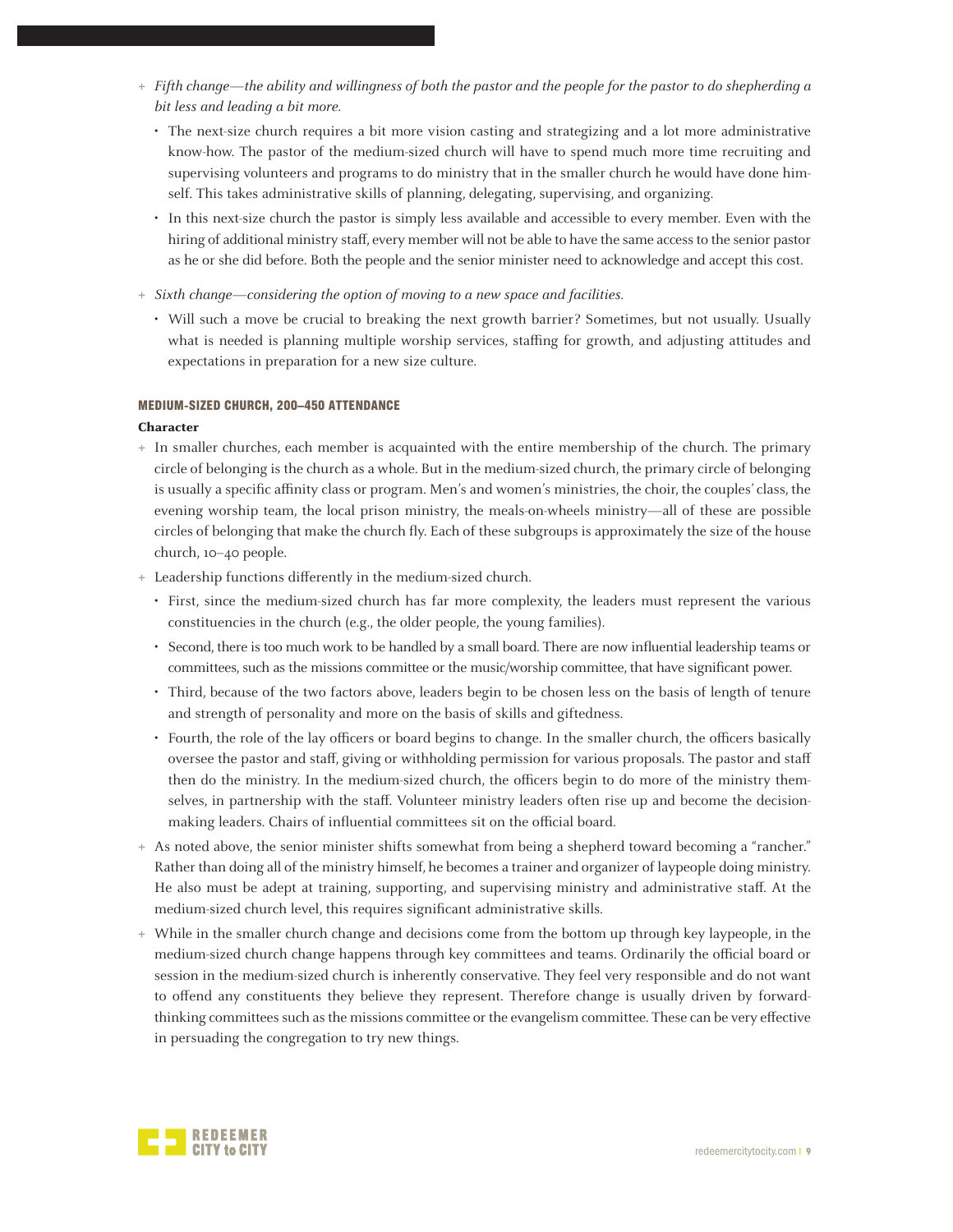#### **How it grows**

As noted earlier, smaller churches grow mainly through pastor-initiated groups, classes, and ministries. The medium-sized church will also grow as it multiplies classes, groups, services, and ministries, but the key to medium-sized growth is improving the quality of the ministries and their effectiveness to meet real needs. The small church can accommodate amateurish quality because the key attraction is its intimacy and family-like warmth. But the medium-sized church's ministries must be different. Classes really must be great learning experiences. Music must meet aesthetic needs. Preaching must inform and inspire.

#### **Crossing the threshold to the next size category**

I have said that the small church crosses the 200 barrier through (1) multiplying options, (2) going to multiple staff, (3) shifting decision-making power away from the whole membership, (4) becoming more formal and deliberate in assimilation, and (5) moving the pastor away from shepherding everyone to being more of an organizer/administrator. You can grow beyond 200 without making all of these five changes; in fact, most churches do. Often churches grow past 200 while holding on to one or more of the smaller-church attitudes. For example, if the senior minister is multigifted and energetic, he can take care of the organizational/administrative work and still have time to visit every member of his church. Or perhaps new staff persons are added but the decision-making is still done on a whole-congregation consensus model. But to break 400, you must firmly break the old habits in all five areas. As for the sixth change—moving to new space and facilities—this is usually needed for a medium-sized church to break the growth barrier, but not always.

## LARGE CHURCH, 400–800 ATTENDANCE

#### **Character**

- **+** We have seen that in the small church, the primary circle of belonging is the entire church body. In the medium-sized church, the primary circle is the affinity class or ministry group, which is usually 10–40 in size. However, in the large church the primary circle of belonging becomes the small group fellowship. This is different from the affinity class or ministry in the following ways:
	- It is usually smaller—as small as 4 and no bigger than 15.
	- It is more of a "miniature church" than is the affinity class or ministry. Affinity classes or ministries are specialty programs, focusing only on learning or worship music or ministry to the poor and so on. The small group fellowship does Bible study, fellowship, worship, and ministry.
- **+** Leadership also functions differently in the large church. In the small church, leaders were selected for their tenure; in the medium-sized church, for their skills and maturity. Both of these are still very desirable! But in the large church, these qualities must be combined with a commitment to the church's distinct vision and mission. The larger the church becomes, the more it develops certain key ministries and strengths that it emphasizes, and the common vision is an important reason that members join. So leaders need to be screened for vision as well as other qualifications.
- **+** In the small church, the board gave or withheld permission to the pastor(s), who did the ministry. In the medium-sized church, the board is made up of lay leaders and committee chairs who share the ministry work with the pastors and staff. But in the large church, the board must work with the senior minister to set overall vision and goals and then to evaluate the overall ministry. Unlike the small church board, they don't oversee all the staff—they let the senior minister do that. Unlike the medium church board, they may not necessarily be the lay leaders of ministry. Instead they oversee how the church and ministries are doing as a whole.
- **+** In the large church, the roles of individual staff members become increasingly specialized, and that also goes for the role of the senior minister. He must concentrate more and more on (a) preaching and (b) vision casting and strategizing. He must let go of many or most administrative tasks; otherwise he becomes a bottleneck.
- **+** While in the small church change and decisions happen from the bottom up through powerful lay individuals, and in the medium-sized church they come from the boards and committees, in the large church they happen "top down" from staff and key lay leaders.

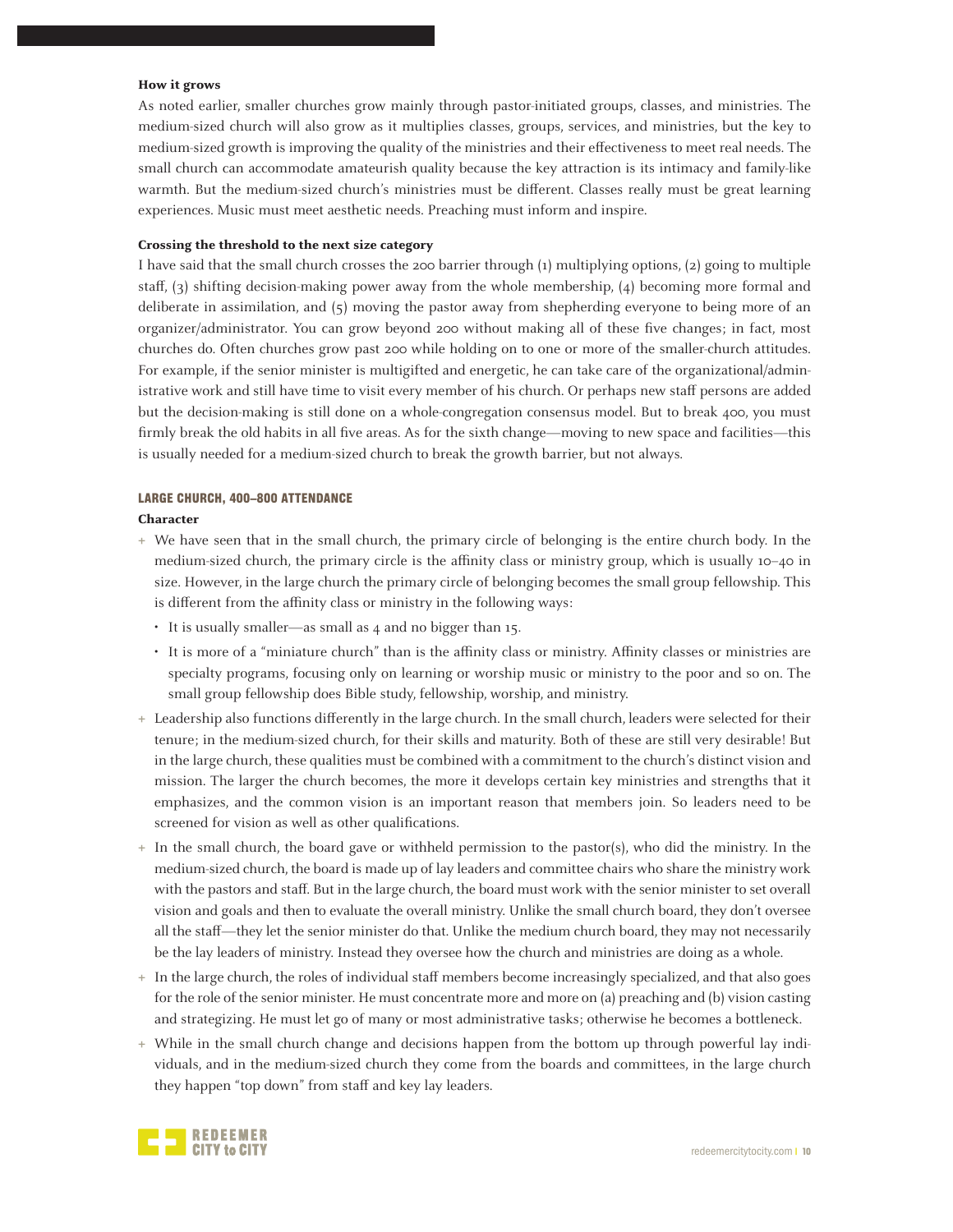#### **How it grows**

The small church grows mainly through new groups, classes, and ministries initiated by the pastor, sometimes with the help of an ally. I call this the "backyard approach," since it grows from informal new fellowship circles. The medium-sized church grows mainly through ministries that effectively target "felt needs" of various groups such as youth, seniors, young married couples, and "seekers." I call this the "side-door approach," since it brings in various people groups from your city or neighborhood by addressing their felt needs. The large church, however, grows through a "front-door" approach. The key to its growth is what happens in the worship services the quality of the preaching, the transcendence of the worship experience, and so on.

#### **Crossing the threshold to the next size category**

The same five changes mentioned before need to be taken to the next level.

- **+** First change—multiplying options. Up to the "800 barrier," churches can still get away with having a mediocre or poor small-group system. The people may still be getting shepherded mainly through larger programs, affinity classes, and groups that are run by staff people directly. But if God keeps sending you new people, so that you are bumping up against the 800 barrier, you must have the majority of your members and adherents in small groups that are very well run and that do pastoral care, not just Bible study. Multiple services were more important when addressing the 200 or 400 barrier, but small group life is the key to navigating this change.
- **+** Second change—multiplying staff. Up to the "800 barrier" churches can still get away with a small staff of generalists, but after the 800 barrier there must be much more specialization. Staff members must be increasingly gifted, and not simply workers, nor even leaders of workers, but leaders of leaders. They must be fairly mature, independent, and able to attract and supervise others.
- **+** Third change—shifting decision-making power. Up to the "800 barrier," decision-making power was becoming more centralized—migrating from the periphery (the whole membership or the whole lay board) to the center (the staff and eventually the senior staff). Now the decision-making power must become more decentralized— migrating out away from the senior staff and pastor to the individual staff and their leadership teams. As noted above, the staff must become increasingly competent and must be given more authority to make decisions in their area without having to run everything through the senior staff or lay board.
- **+** Fourth change—becoming more formal and deliberate in assimilation. Assimilation, discipline, and incorporation of newcomers must become even more well organized, highly detailed, and supervised.
- **+** Fifth—adapting the senior pastor's role. The pastor becomes even less accessible to do individual shepherding and concentrates even more on preaching, large group teaching, vision casting, and strategizing.

#### THE VERY LARGE CHURCH

#### **Character**

- **+** The very large church has a missional focus. In general, smaller churches give members a greater voice (see below), and thus the concerns and interests of members and insiders tend to trump those of outsiders. On the other hand, the larger church gives the staff and executive leaders a greater voice. The more staff-driven a church is, the more likely it is to concentrate on ministries that will reach nonmembers and that don't directly benefit its own constituents—that is, church planting, mercy and justice ministries, and other new services and programs.
- **+** The very large church has several traits that attract seekers and young adults in particular:
	- Excellence. Those with no obligation to go to church based on kinship, tradition, ethnicity, or local history are more likely to attend where the quality of arts, teaching, children's programs, and so on is very high.
	- Choices. Contemporary people are used to having options when it comes to the schedule or type of worship, learning, support services, and the like.
	- Openness to change. Generally, newcomers and younger people have a much greater tolerance for the constant changes and fluidity of a large church, while older people, long-term members, and families are more desirous of stability.

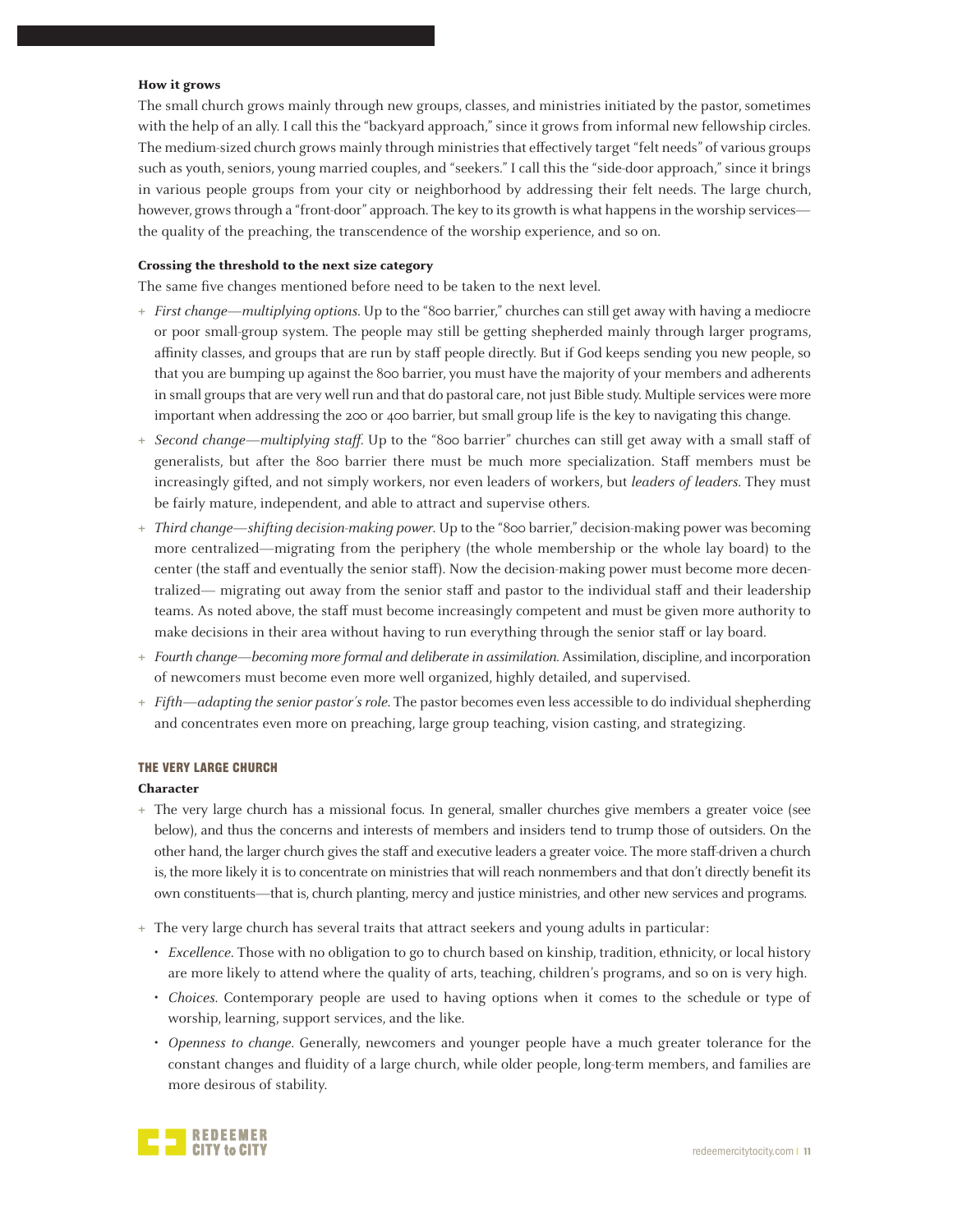- Low pressure. Seekers are glad to come into a church and not have their presence noticed immediately. The great majority of inquirers and seekers are grateful for the ease with which they can visit a large church without immediately feeling pressured to make a decision or join a group.
- **+** The very large church also has greater potential for developing certain qualities and ministries:
	- Being multicultural. A larger staff can be multiethnic (while a single staff/pastor usually cannot). A larger church with multiple services, classes, or even "congregations" can encompass a greater variety of interests and sensibilities.
	- Creating a full-service family support system. Families often need a variety of classes or groups for children in different age groups as well as counseling services, recreational opportunities, and so on. Larger churches often attract families for that reason.
	- Doing church planting. Larger churches, in general, are better at church planting than are either denominational agencies or smaller churches.<sup>1</sup>
	- Carrying out faith-based holistic ministries. Larger churches have a bigger pool of volunteers, finances, and expertise for carrying these out.
	- "Research and development" for the broader church. Again, the larger church is usually a good place for new curriculum, ministry structures, and the like to be formulated and tested. These can all be done more effectively by a large church than by denominations, smaller churches, or parachurch ministries.

# ONE OF THE MOST COMMON REASONS FOR PASTORAL LEADERSHIP MISTAKES IS BLINDNESS TO THE SIGNIFICANCE OF CHURCH SIZE.

- **+** Of course the very large church has disadvantages as well:
	- Commuting longer distances can undermine mission. Very large churches can become famous and attract Christians from longer and longer distances, who cannot bring non-Christians from their neighborhoods. Soon the congregation doesn't look like the neighborhood and can't reach its own geographic community. However, this is somewhat offset by the mission advantages and can be further offset by (a) church planting and (b) staying relentlessly oriented toward evangelism and outreach.
	- Commuting longer distances undermines community/fellowship and discipleship. Christians coming from longer distances are less likely to be discipled and plugged in to real Christian community. The person you meet in a Sunday service is less and less likely to be someone who lives near you, so natural connections and friendships do not develop. This can be somewhat offset by an effective small-group system that unites people by interest or region.
	- Diminished communication and involvement. "A common pattern is for a large church to outgrow its internal communication system and plateau . . . as many people feel a loss of the sense of belonging, and eventually [it declines] numerically."<sup>2</sup> People are no longer sure whom to talk to about things: in a smaller church, the staff and elders know everything, but in a very large church, a given staff member may know nothing at all about what is going on outside his or her ministry. The long list of staff and ministries is overwhelming. No one feels they can get information quickly; no one feels they know how to begin to get involved. This can be offset by continually upgrading your communication system. This becomes extraordinarily important in a very large congregation.

<sup>2.</sup> Lyle Schaller, The Very Large Church (Nashville: Abingdon, 2000), 174.



<sup>1.</sup> See Timothy Keller, "Why Plant Churches?" (2002), redeemercitytocity.com, for a more in-depth discussion of church planting.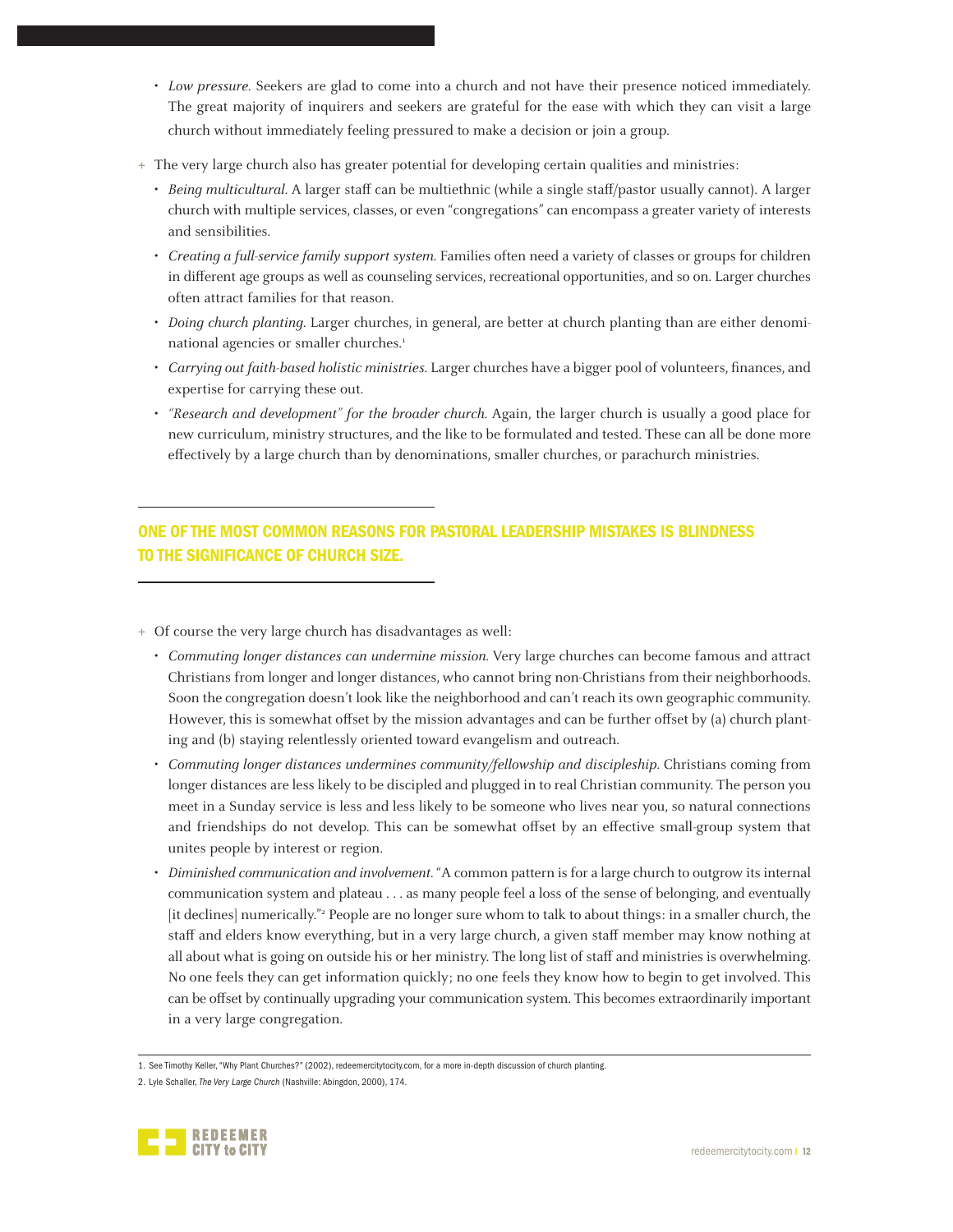- Displacement. People who joined when the church was smaller may feel a great sense of loss and may have trouble adjusting to the new size culture. Many of them will mourn the loss of feeling personally connected to events, decision making, and the head pastor. Some of these "old-timers" will sadly leave, and their leaving will sadden those who remain in the church. This can be offset by giving old-timers extra deference and consideration, understanding the changes they've been through, and not making them feel guilty for wanting a different or smaller church. Fortunately, this problem eventually lessens! People who joined a church when it had 1,500 members will find that not much has changed when it reaches 4,000.
- Complexity, change, and formality. Largeness brings (a) complexity instead of simplicity, (b) change instead of predictability, and (c) the need for formal rather than informal communication and decision making. However, many long-time Christians and families value simplicity, predictability, and informality, and even see them as more valuable from a spiritual standpoint. The larger the church, the more the former three factors grow, and many people simply won't stand for them.
- Succession. The bigger a church, the more the church is identified with the senior pastor. Why? (a) He becomes the only identifiable leader among a large number of staff and leaders of whom the average member cannot keep track. (b) Churches don't grow large without a leader who is unusually good in articulating vision. This articulation then becomes the key to the whole church. That kind of giftedness is distinctive and is much less replaceable even than good preaching. This leads to the Achilles' heel of the church—continuity and succession. How does the pastor retire without people feeling the church has died? One plan is to divide the church with each new site having its own senior pastor. Lyle Schaller believes, however, that the successors need to be people who have been on staff for a good while, not outsiders.

#### **How it grows**

Basically, a very large church continues to grow only if the advantages described are exploited while the disadvantages described are resisted and minimized.

# A FEW MORE SUGGESTIONS REGARDING VERY LARGE CHURCHES

#### BE NONJUDGMENTAL

A common problem in churches is that people attach a moral significance to their ideal size culture. They don't see a large-church size culture as "different" but as "bad." For example, some members may feel that a very large church is an "unfriendly" or "uncaring" church because they can't get the senior pastor on the phone personally. However, if everyone in a church of 3,000 could get the pastor on the phone anytime they wanted, it would not lead to a more caring church at all. He could not possibly respond to all their needs. (On the other hand, if a pastor in a church of 150 can never be gotten on the phone, he is imposing a larger size culture in a smaller church, and that will lead to disaster.)

Because a very large church is marked by change, the overall vision may stay the same, but few or no programs or practices are sacrosanct. Because it is complex, it is not immediately obvious whom to talk to or who needs to be in on a given decision; many new events may have unforeseen consequences for other programs. Because there is a need for greater formality, plans have to be written down and carefully executed, rather than worked out face to face and relationally. In a very large church, all of these traits must be considered the inevitable cost of ministry. There should be little hand-wringing and no moral significance attached to these traits (calling change "instability," formality "being impersonal," etc.). Different cultures are just that—different, not inferior.

#### FORM SMALLER DECISION-MAKING BODIES

In general, the larger the church, the fewer people should be in on each decision. Why? The larger the church, the more diversity of views. If the older processes are followed, decisions take longer and longer to be made, and they result in watered-down compromises. As a church gets larger it must entrust decision making to fewer and fewer people just to maintain the same level of progress, decisiveness, and intentionality it had when it was smaller. Many

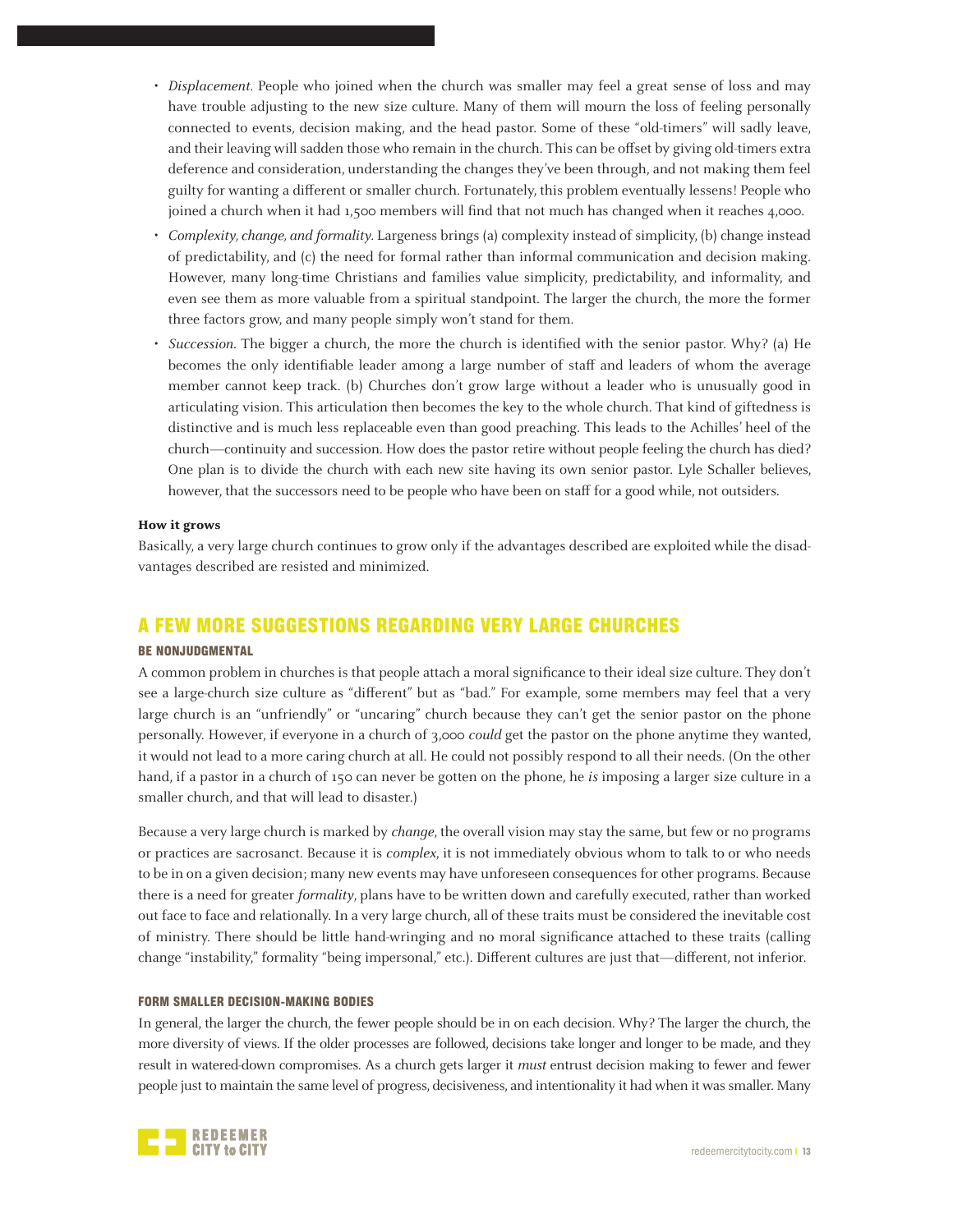Christians consider the size culture of a very large church to be by definition undemocratic or unaccountable. This is one reason that many churches never get very large, or shrink again once they do.

#### ALLOW THE DECENTRALIZATION OF POWER

Another mark of a very large church, especially once it surpasses about 1,800 members, is that the "hub and spokes" structure, in which the senior pastor serves as the captain or "hub" and his staff are the "spokes," becomes obsolete. Instead of being a team under the senior pastor, the staff becomes a team of teams. The power of directors and clusters of directors grows greatly. The church has become too complex for the senior pastor to supervise directors closely, and power is shifted to specific departments. This has two consequences. On the one hand, it means that staff leaders have more decision-making power for their own area. Other staff directors and even the senior pastor have less information and ability to second-guess them or interfere. This happens increasingly as a church gets larger. On the other hand, it means staff cannot expect to receive as much mentoring, instruction, and rescuing from the executive staff as they did when the church was smaller.

#### BRING ON MORE SPECIALIZED, COMPETENT STAFF WORKERS WHO UNDERSTAND THE VISION

Studies show that churches of fewer than 800 members are staffed primarily with seminary-trained ministers, but the larger a church gets, the fewer trained ministers are on staff. Why is this?

First, the larger church needs specialists in counseling, music, finance, social work, and childhood development whereas seminaries train generalists. Very large churches do not need theologically trained people to learn a specialty so much as they need specialists who can be theologically trained.

Second, the very large church cannot afford to bring on a newcomer with a steep learning curve as director of a large ministry. In a church of 500, you may have a youth ministry of 30 kids, so you can hire a young person out of seminary to be the youth pastor. But in a very large church there may be 300 youth—so the staff director has to be very competent from the start. The larger a church gets, the more competent the staff needs to be. The call to the staff changes from "Do what I tell you" to "Go out and make things happen." Resourcefulness and creativity become more and more important. The staff often need to be able to inspire followers and to find creative ways to bring something out of nothing. They must move from being leaders to being leaders of leaders.

Third, the larger the church gets, the more distinctive its vision is. It has a highly honed and carefully balanced set of emphases and styles—its own "voice." People who are trained theologically before coming to staff inevitably come in with attitudes and assumptions that are at variance with the church's vision. They may also feel superior to other staff people who are not theologically trained or may underestimate their own ignorance of the church's specific context. The larger the church, then, the more important it is to raise and train leaders from within. This means that staff coming from outside need thorough training in the very large church's history, values, culture, and so on, and staff coming from within should be supported heavily for continued theological education.

#### CHANGE THE SENIOR PASTOR'S ROLE

A very key and very visible part of the large size culture is the changed role of the senior pastor. As stated earlier, in a very large church the preacher cannot be the people's pastor. The senior pastor must move from an emphasis on doing the work of ministry (teaching, pastoring, administering) to delegating this work so that he can concentrate on vision casting and general preaching. Many churches and ministers never allow this to happen; indeed they believe it is wrong to make such a shift. While the senior pastor must not become a CEO and stop doing traditional ministry altogether, he must not try to do pastoral care or provide oversight for the church at large either. That responsibility must go to others. This is undoubtedly difficult; the senior pastor will have to live with guilt feelings over it all the time. It's a burden he must be willing to bear, with the help of the gospel. Otherwise the pressures of trying to do it all will lead to burnout. The senior pastor, the staff and ministry leaders, and the congregation must allow this transition to happen.